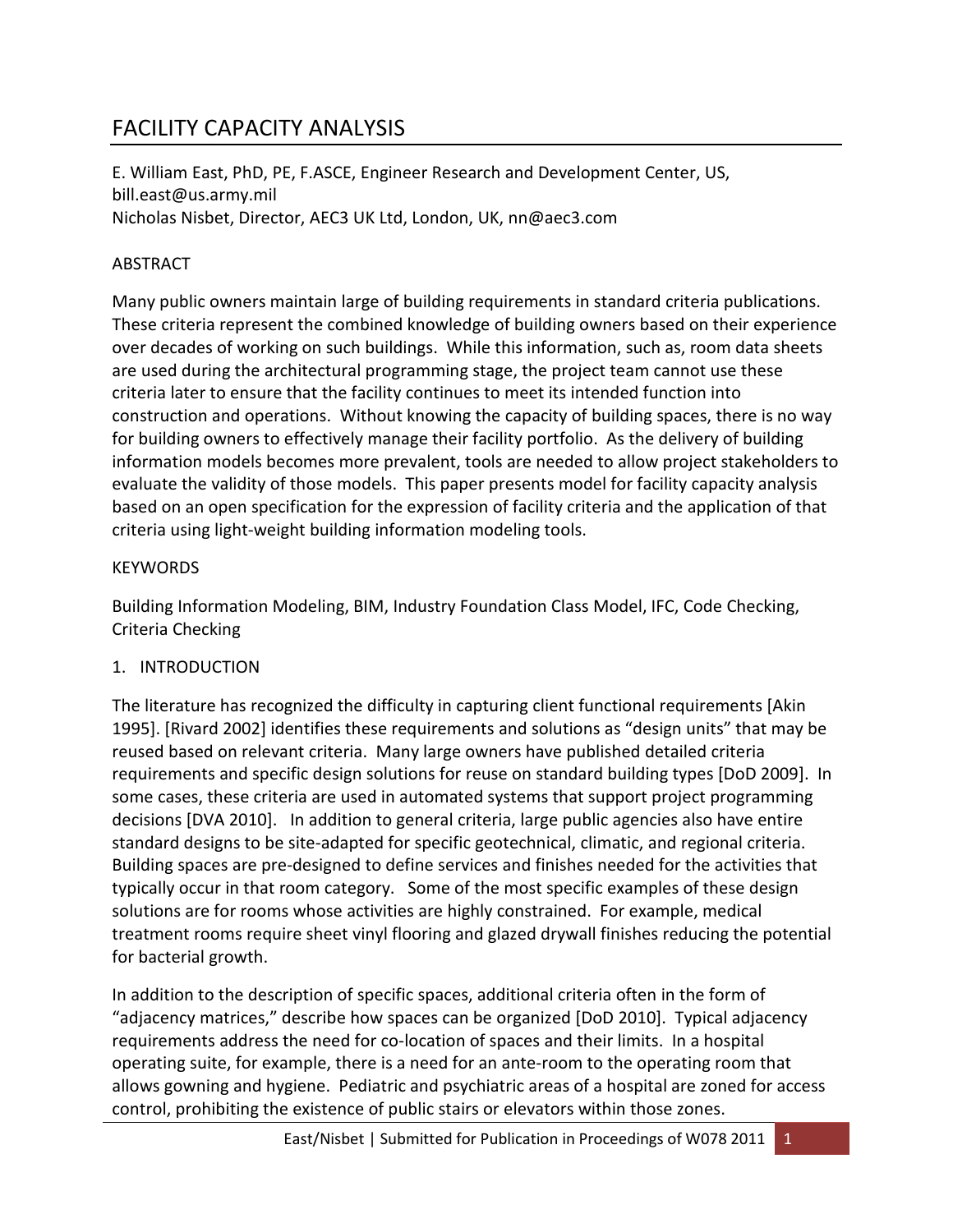While large owners require compliance with such objective standards, half of commercial buildings begin design without the development of an architectural program [Duerk 1992]. Of those buildings with architectural programs, subsequent design decisions results frequently result in deviations from these requirements. Three quarters of all projects do not evaluate later design stages against the original requirements [Duerk 1992]. One of the major causes of this disconnect is the lack of interoperable standard that carry design intent through to later stages of the project [Ozkaya 2007].

The objective of this paper is to describe initial investigation of an open format for the exchange of owners' building criteria, based on the Industry Foundation Class (IFC) model. With a common means of expression, it is expected that building owners will be able to evaluate new buildings, proposed renovations, and operational use of buildings against shared structured criteria.

## 2. PREVIOUS RESEARCH

The use of rule-based systems to evaluate the general case of building design has been largely proven ineffective as much of the content of building codes in the United States cannot be represented in first-order logic [Garrett 1995]. Even if the first-order barrier can be broken, there remain problems with externally validating algorithms and ensuring that these algorithms are available when needed [Han 1997]. For that portion of codes that may be checked using rule-based systems, a key challenge to operational programs is to ensure the required information is available for testing in the building model being examined [Solhim 2006].

Within the United States building codes are an inherently political process. Over 6,000 public jurisdictions engage a variety of constituents who adopt and modify codes for a variety of different purposes. Codes created through such a process vary widely between jurisdictions and have been shown, at times, to be self-contradictory. Fortunately for large owners, documents describing facility criteria are not designed as political artifacts but clear enunciations of the precise technical demands of each allowed type of space and associated equipment in a building.

Criteria contain both tabular and non-tabular sets of requirements. While there are nontabular sets of information in these criteria document, these sections are provided as justification or orientation to the technical details provided for each space. Rather than prove the accuracy of a building against a legal standard, the evaluation of deviation of building spaces from fixed criteria over time, as described in [Ozkaya 2006], is the objective of the work described in this paper.

The early design business processes where design criteria are first encountered were documented in a international project to evaluate facility capacity, blocking and stacking models, and comparative analysis of alternatives [Nisbet 2006]. The "AR-5" project defined the requirements for the representation of early designs: Name, Function, Spatial Relationships, Activity Level, Occupancy, Area, Equipment, and Design Considerations. Aside from general model documents, there was little effort to work with implementers to produce the lightweight versions of the STEP models described in the project.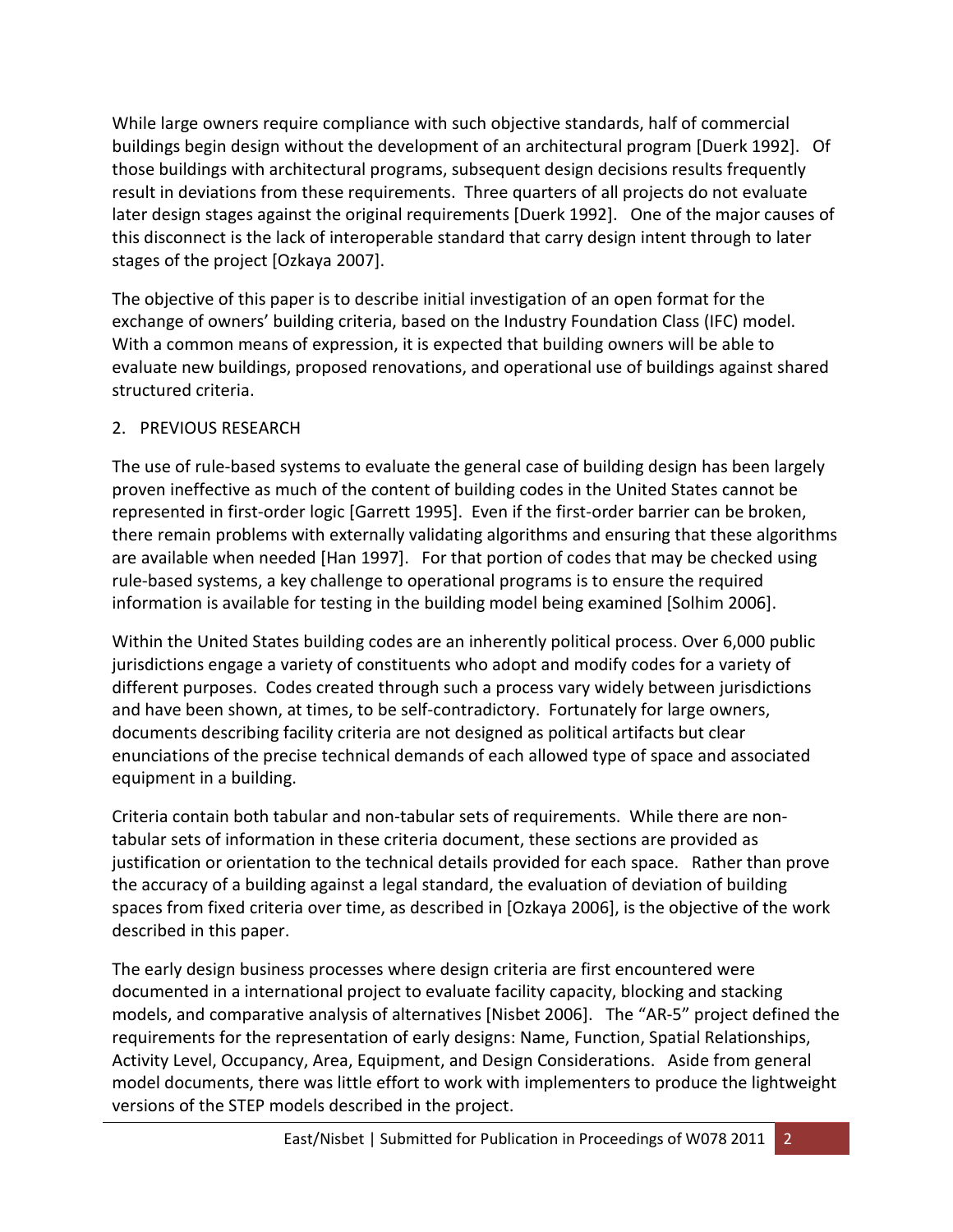In July 2008 the Spatial Compliance information exchange (SCie) project was introduced during a meeting at the U.S. National Academies of Engineers. This project described the potential implementation of AR-5 requirements for the exchange of early design information (excluding spatial relationships) in what would become the buildingSMART FM Handover Model View Definition (FM Handover MVD) [buildingSMART 2010]. This MVD is also known as the Construction-Operations Building information exchange (COBie).

Internationally, a demonstration of information exchanges related to architectural programming were later undertaken as a buildingSMART aquarium project [Guttmann 2009]. During this technology demonstration project, information was created in custom developed spreadsheets and database applications then imported through the Onuma System to layout and size spaces. Additional client requirements were added through the dRofus and Affinity systems which ultimately provided the information to Revit to begin design work. Due the lack of rigor of the aquarium process, the spreadsheets and databases developed were not published, nor was the IFC Early Design Model View Definition, proposed under AR-5, tested or extended.

## 3. OBJECTIVE

A compiled set of space capabilities for a given facility can be said to represent the capacity of that facility to perform its intended function, and the adaptability of that facility to successfully respond to future changes to activities within the facility or across a facility portfolio. This paper presents an open specification for the expression of facility criteria and provides an example of the use of these criteria in the analysis of a mid-sized medical facility.

## 4. FACILITY CAPACITY ANALYSIS

Current owner criteria are contained in a variety of computer and paper formats. A review of these documents shows several problems with the accuracy and format of this information. The multiple systems that contain this information such as databases, PC-based software, and paper criteria documents do not contain a synchronized set of information. This occurs because there is no consensus about the official source of the information and differences in publication schedules would result in de-synchronization. The format of the information also results in difficulties when checking or using the information. The most obvious form of this problem can be found in room data sheet tables. Forced by the need to publish paperformatted documents, these tables contain a variety of ad hock coding schema identifying allowable range values, possible options for selections, and relevant units of measure to name just a few. An example of criteria for a Biomechanical Electronic Repair room is shown in Table 1. In this example, the values for codes are provided rather than the original, coded table values.

The transformation of the Table 1 criteria into a computable building model requires the mapping of each criterion to specific spaces or associated objects. For example floor, wall, and ceiling finishes may be mapped to 'ifcCovering' objects. A first pass at transforming the criteria into a standard format is to unpack the owner's criteria and map the objects and attributes to relevant IFC objects. Semantic differences in the source information and IFC model do not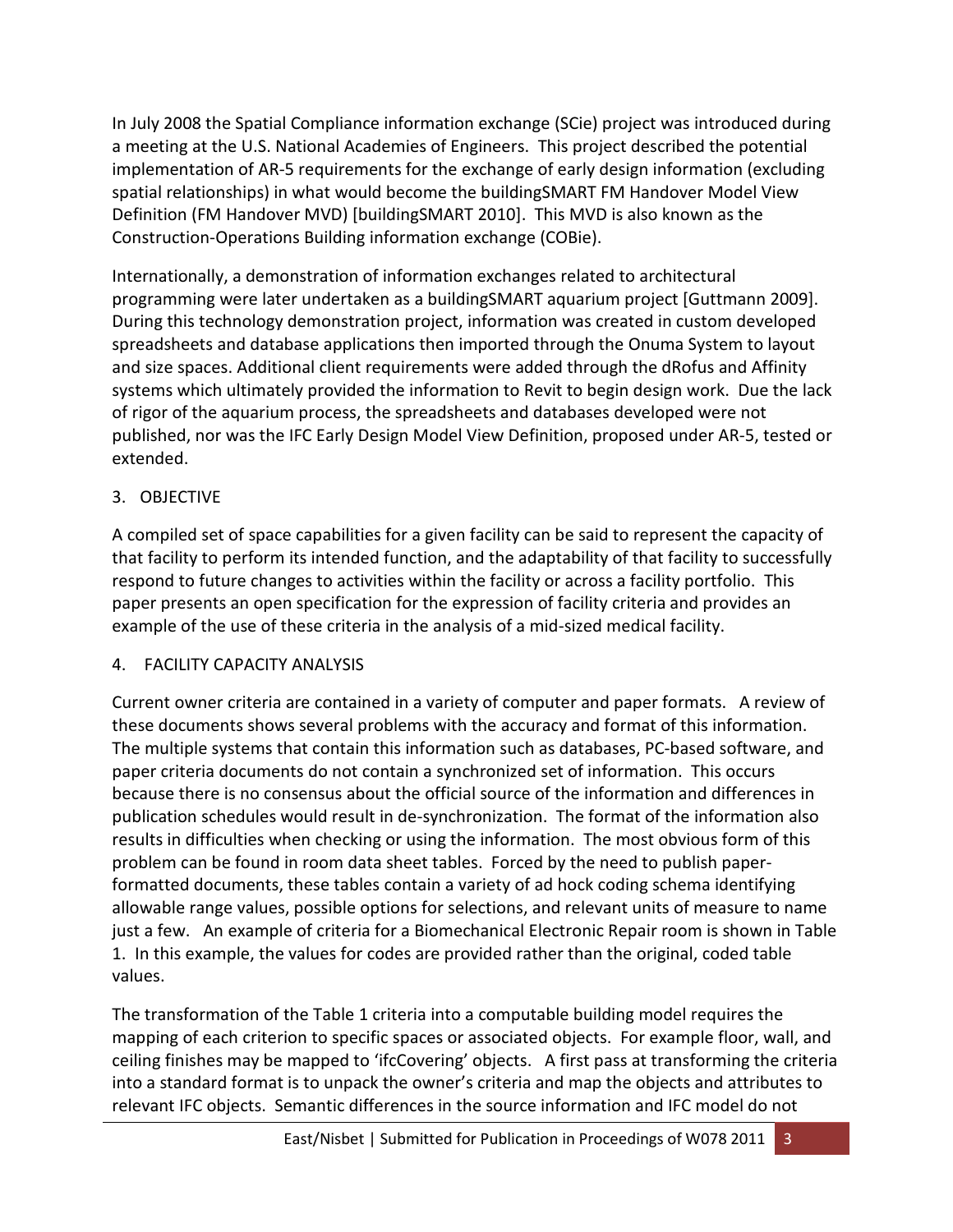allow for a direct translation of all objects and attributes. For example, the "Floor Base and Finish" room attribute cannot be directly mapped to building model elements. There are several alternative representations for such mappings, however, the one what is most relevant for floor finish is 'Ifc Covering' with a property "Base" set to "Resilient Base." A standard target building model and precise mapping rules are needed to ensure that mappings are not uniquely created for every model checker and every set of user criteria on each different building type.

| <b>Attribute</b>               | <b>Value</b>                               |
|--------------------------------|--------------------------------------------|
| Room Code                      | BMER1                                      |
| Description                    | <b>BIOMEDICAL, ELECTRONIC REPAIR</b>       |
| Floor Base and Finish          | Vinyl composition tile with resilient base |
| <b>Wall Material</b>           | <b>Gypsum Wallboard</b>                    |
| <b>Wall Finish Material</b>    | Painted                                    |
| <b>Ceiling Material</b>        | <b>Acoustic Ceiling tile</b>               |
| <b>Ceiling Finish Material</b> | <b>Standard Finish</b>                     |
| Maximum Ceiling Height         | 2600                                       |
| Door Size                      | 1200mm (4'-0")                             |

Table 1. Portion of Translated Room Data Sheet

Another problem with the criteria provided in Table 1 is that that measurement standards and units are not explicit. As an example, the "Door Size" attribute contains both Metric and Imperial units. "Maximum Ceiling Height" has no units. Making this more difficult for those not using Metric units is that the trade size and the nominal sizes must both be represented explicitly. This is because the requirements for "hard" or "soft" conversions will differ on specific projects and specifications. Non-numeric values are also sufficiently vague to require human interpretation. An example of such a vague value is "Standard Finish."

Imbedded in the room data sheet are many of the rules required to assess building performance. While some rules appear to be clear, on further evaluation additional specification is required. For example a parameter "Structural load" does not provide the same level of useful design constraint as the minimum structural properties of "live load" and "dead load." Another set of references that will almost always have to be clarified is room area measurement standard. Despite recent harmonization of ASTM and ANSI codes related to room measurement both codes specify a sufficient number of variants of area measurement to demand additional clarification. To support local and regional variations in codes and standards all referenced standards must be explicitly provided.

Room data sheets beyond the example in Table 1, identify measurements related to room shape, travel distances, operating environmental conditions, and minimally required equipment. Room shape, or footprint, not only applies to area but also to the specification of minimum/maximum side dimensions. Distance measurements include adjacencies and shortest distances. The operating environment of a space includes the structural loading, temperature and humidity, lighting, and acoustics. There is also specific identification of equipment. The equipment requirements may include requirements for other related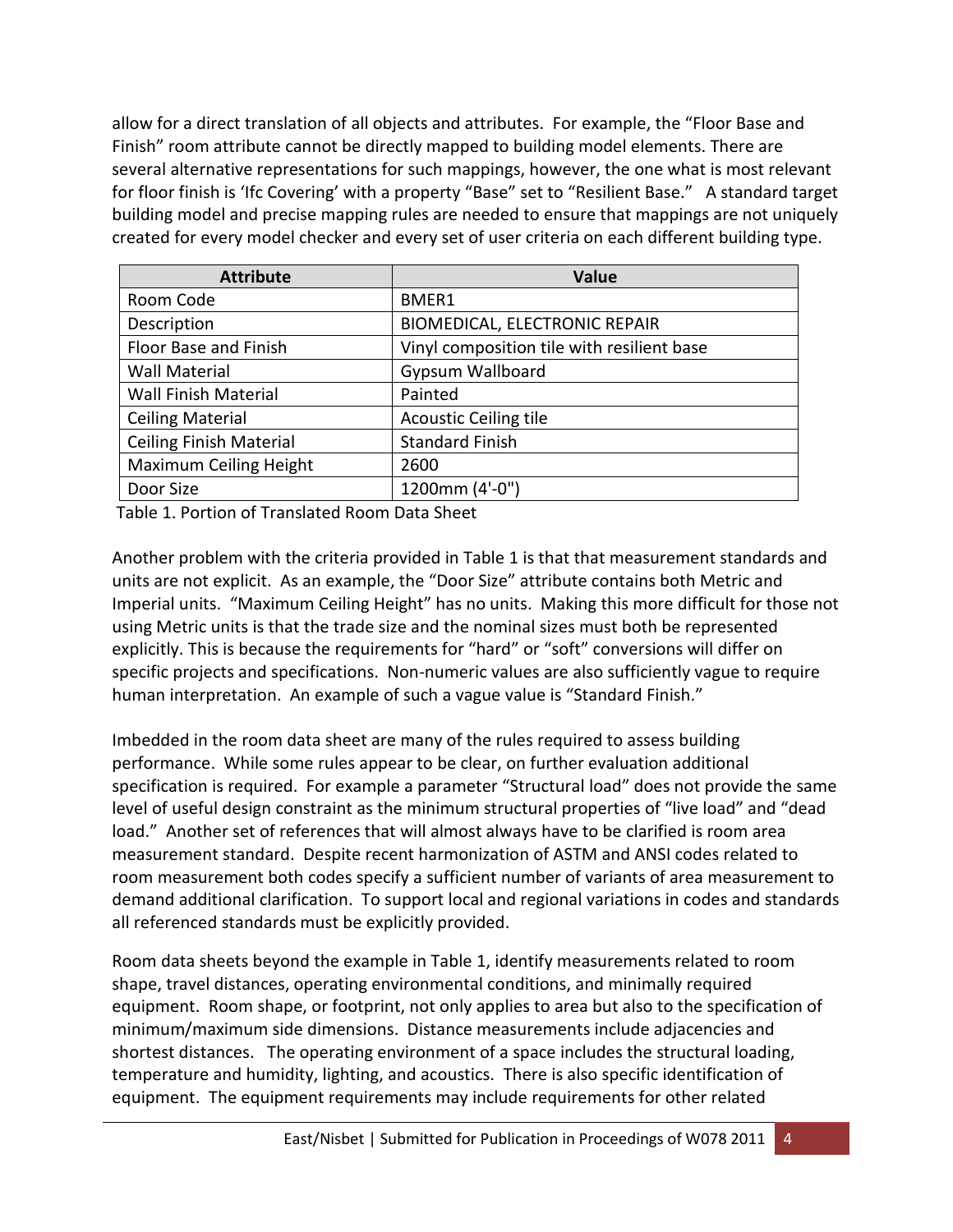equipment or services such a specific power requirements or further specification of temperature and humidity. [Kamara 2001] classifies these requirements as functions, attributes, constraints, and preferences.

Large owners with geographically distributed facilities will also be interested in comparing the requirements of similar rooms in different facilities to attempt to optimize their supply chains. The example data from Table 1 cannot be used for such a purpose since there is no independent classification of this Electronic Repair Room. Without such a unified classification schema an inventory-wide evaluation of facility capacity is not possible.

#### 5. RESULTS

The following paragraphs described the open format developed in this project for criteria information exchange and provide an example of its implementation using a light-weight model server tool, bimServices [East 2009].

#### 5.1 Rule Implementation

Tabular space criteria information that would appear in room data sheets can be easily represented in the COBie format. The criteria implementations required two types of extensions. The first type was properties pertaining to all instances of a given type. Following the normal COBie usage, values for the 'Target Area' and 'Target Perimeter' were added as extended properties on the COBie.Space sheet (Table 2). Units for the values are defined in the COBie.Facility sheet as square meters. A specific rule was developed to map area and perimeter values and visualize the geometric spread-values.

| <b>Name</b><br><b>Description</b>   | <b>Target Area</b> | <b>Target Perimeter</b> |
|-------------------------------------|--------------------|-------------------------|
| BMER1   BIOMEDICAL, ELECTRIC REPAIR | 9.299              | 15280.                  |

Table 2. Additional Columns for COBie.Space

The second type of criteria, those pertaining to specific spaces, was added as a set of requirements in the COBie.Attributes sheet (Table 3). Exact requirements relate to text values such as enumerated types of finish. Most numeric criteria with units are minima, except where the attribute is tagged as a 'Maximum requirement'. The specification of operators such as "equal," "greater than," "less than," etc… should, upon implementation of this effort, be clarified in the Name of the attribute and not left as an assumption. The structure of COBie helps to enforce proper documentation, particularly of units, and on whether requirements are minima, targets or maxima. This representation was reviewed and approved by the building type domain experts who participated in this project.

| <b>Stage</b>             | Value                        | Unit |
|--------------------------|------------------------------|------|
| <b>Exact Requirement</b> | <b>Acoustic Ceiling tile</b> | n/a  |
| Minimum Requirement      | 1200                         | mm   |
| Maximum Requirement      | 2600                         | mm   |
|                          |                              |      |

Table 3. Additional COBie.Attributes for Space BMER1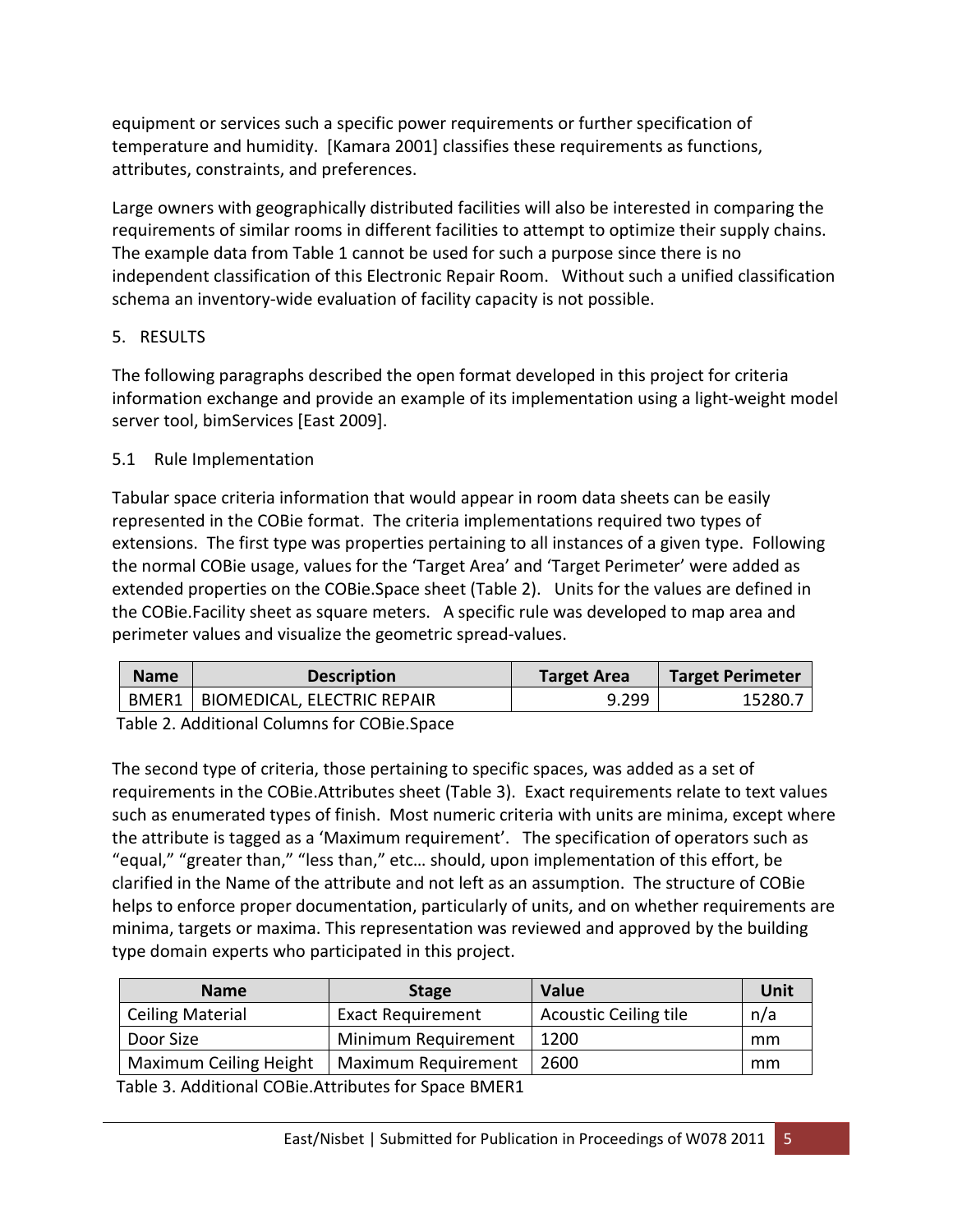This approach described above captures room data sheet criteria using the two standard approaches for extending COBie models. The first is adding columns to worksheets where these new columns apply to the majority of the objects in the model. The second is to add new COBie.Attribute values for values that are not shared with all objects. Reports allowed users to document design criteria in an easy to understand spreadsheet, but also communicate these criteria in HTML reports produced with simple XSLT transformations of the SpreadsheetML data.

Using the bimServices toolkit, the COBie constraint model representation was converted to become a full IFC building information model, containing one example of each space type in an ideal medical clinic. This mapping creates a file which incorporates the transition from holding ideal space types (such as BMER1) to an expectation that can be tested against an actual space (a room with classification of BMER1). Each functional requirement, such as area or door width, was mapped to a checkable metric conditional on a metric confirming the applicability of the requirement to the functional assignment of the space.

# 5.2 Criteria Checking Functions

The compliance checking engine developed for this project iterates over both the requirements model and the facility model to evaluate the constraint provided from the ideal building constraint model. A set of precompiled constraint checking algorithms process the required criteria to extract the necessary antecedent from the building model. These constraints are implemented as a lookup functions which sub-contract the interpretation of terms to a number of generic functions.

# 5.3 Criteria Checking Example

The checking tool was able to check all rooms against all applicable criteria, checking a specific rule against all matching objects, and find rooms matching specific criteria. Each of these processes was implemented by selective filtering from the entire rule-set and/or each corresponding building model entity. In the example provided in Figure 2, the outcome of evaluating all relevant criteria on 1BER15 of a Medical Clinic was non-compliant against the required "Door Size" criteria.

# 5.4 Open Specification for Criteria

Three distinct representations have been used to for spatial criteria. Each of these representations is freely available to the design team (and researchers interested in this topic). The COBie facility model is easily populated from the requirement documents and can be reviewed by design professionals. In the example a specific transformation automated what could have been a tedious and error prone manual process for a substantial set of 580 space types and 36 requirement categories. The IFC facility model can be obtained from COBie or from an ideal facility model prepared in any BIM authoring tool. This is particularly useful for the capture of geometric measures, and for capturing requirements from previous design projects. Lastly, the IFC constraint model can be generated from both IFC facility models and from other sources such as marked up regulations.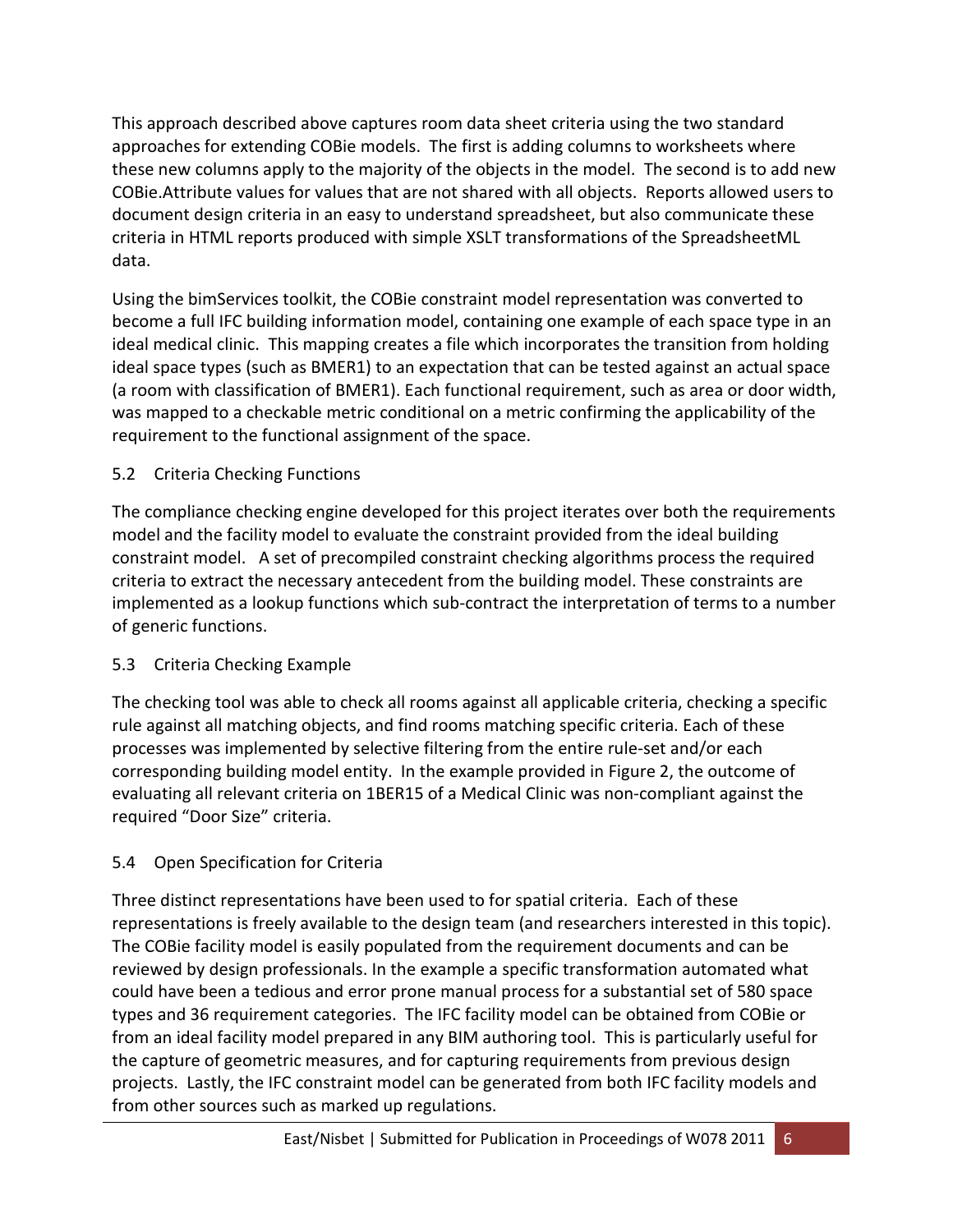## Figure 2. Selective Compliance Checking Execution Log

| $C:\triangleright$ Compliance 1 rule=asreq_BMER1 item=1E16B<br>constraints\ClinicalRequirements_fromCOBie2_asRequirements.ifc models\MedicalClinic.ifc |
|--------------------------------------------------------------------------------------------------------------------------------------------------------|
| $>$ Compliance 1 bimServices v2010-12-28:12:00:00 by AEC3 UK Ltd using TNO IfcEngine                                                                   |
| $>$ Metric space :                                                                                                                                     |
| >Target Area found as 9.298 on Space 1E16B Electrical Repair/Calibration greater than or equal to : 8.833                                              |
| > Metric space : Target Perimeter found as 15280.7 on Space 1E16B Electrical Repair/Calibration greater                                                |
| than or equal to : $14516.6$                                                                                                                           |
| $>$ Metric space : Door Size found as 915.0 on Space 1E16B Electrical Repair/Calibration greater than or                                               |
| equal to : $1140.0$                                                                                                                                    |
| $>$ Objective FAILED                                                                                                                                   |
| > Non-compliance by Space 1E16B Electrical Repair/Calibration to Objective asreq_BMER1 was detected.                                                   |
| $>$ Finished.                                                                                                                                          |
|                                                                                                                                                        |

It might be expected that a generic COBie or IFC model comparison tool could have been applied to generate a structured comparison report. However, it was anticipated that the requirements model and the facility model might contain differing levels of detail. In the example case, a generic comparison tool would be unable to handle a situation where the requirements model had a minimum 'Door Width' Attribute associated to the Space, whereas the facility model has two door Components associated to the Space. In order to support multiple semantic representations the requirements model is transformed into a constraint model.

## 5.5 Criteria Checking Tool Kit

The bimServices application does not contain any specific knowledge but are configured using external files. The criteria checking toolkit comprises a transformation pipeline serving the compliance checking engine. The transformation specifications covered mapping the COBie facility model to IFC and mapping an IFC facility model to become an IFC constraint model. The compliance checking engine accepts the IFC constraint model and an IFC facility model. It uses a user-defined DLL containing a dictionary of methods to implement terms found in the IFC constraint model as queries on the IFC facility model. It generates an ifcApproval model containing the results of the checking algorithm. A further transformation pipeline was used to publish these results in a variety of formats and presentations.

## 6. CONCLUSIONS

This paper presented an open format for the capture and use of facility criteria. Given a successful critique of design criteria this research will next critique spatial topology informed by [Arvin 2002]. Many authors have viewed the specification of computable criteria as one necessary condition for design generation. The example of area and perimeter measurement hints at an objective function that is able to respond to subtle changes in design layout. This conclusion is echoed by [Kamara 2001] who described the potential use of dynamic criteria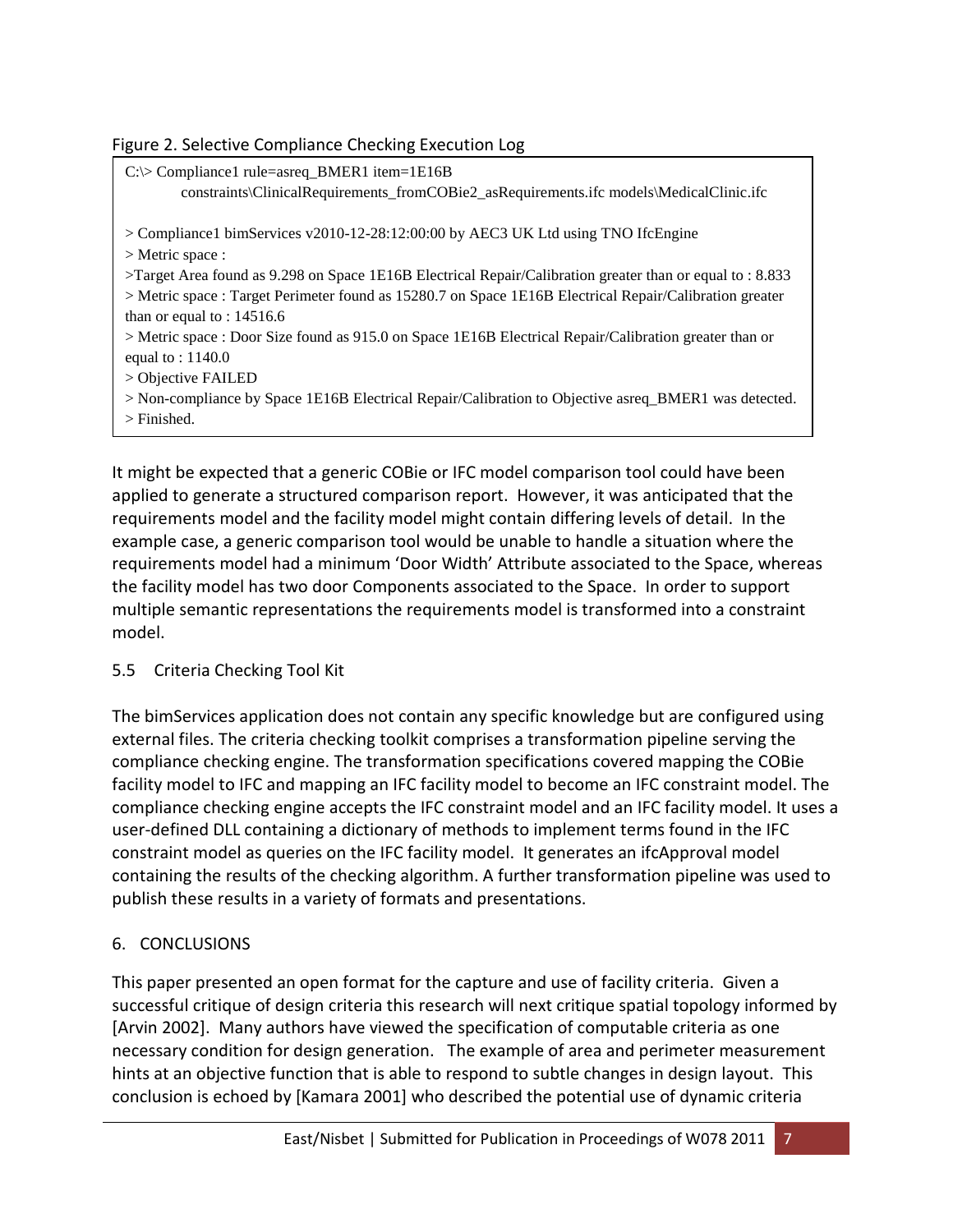weighting. Until those results, the application of objective criteria will, however, be immediately useful in verification of accurate designs [Eastman 2009].

Practitioners are beset with the need to chase an ever increasing set of design goals. The current list includes accessibility, survivability, sustainability, bidability, constructability, operability, and many more. Rather than create a new "mission readiness" program of study with associated ontologies, complex tools, and new schemata this work has demonstrated the simplicity with which simple tools, such as XLST, and open building models, such as COBie, have the potential to provide significant life-cycle value. Solving the current and future basic information exchange needs of our industry does not have to be a difficult process, provided that some minimum set of shared structured information can be reliably delivered.

# 7. ACKNOWLEDGEMENTS

This work was supported through the Engineer Research and Development Center, Construction Engineering Research Laboratory in Champaign, IL under the project "Life Cycle Model for Mission Ready, Sustainable Facilities." Thanks also to the expert panelist and peer reviewers who contributed to this research and paper. Appreciation is expressed to TNO for the development and support of the IfcEngine component used as part of the bimServices tool.

# 8. DISTRIBUTION

bimServices is provided by free download (Nisbet 2010). The location for the distribution of all sample exchange files will be announced at the conference. Technical support is provided through AEC3 UK Ltd.

# 9. REFERENCES

Akin, O., Sen, R., [Donia,](http://ascelibrary.aip.org/vsearch/servlet/VerityServlet?KEY=ASCERL&possible1=Donia%2C+Magd&possible1zone=author&maxdisp=25&smode=strresults&aqs=true) M., [Zhang,](http://ascelibrary.aip.org/vsearch/servlet/VerityServlet?KEY=ASCERL&possible1=Zhang%2C+Ye&possible1zone=author&maxdisp=25&smode=strresults&aqs=true) Y., (1995) "SEED-Pro: Computer-Assisted Architectural Programming in SEED," Journal of Architectural Engineering, American Society of Civil Engineers, 1(4), 153-161

Arvin, S. House, D (2002) "Modeling Architectural Design Objectives in Physically Based Space Planning, Automation in Construction, Elsevier, V. 11, 213-225

[DoD 2010] Department of Defense, "Brigade and Battalion Headquarters," UFC 4-140-01, Mar 2010 [ftp://ftp.usace.army.mil/pub/sas/BDE-BN\\_HQ/Standard\\_Design/Bde-](ftp://ftp.usace.army.mil/pub/sas/BDE-BN_HQ/Standard_Design/Bde-Bn_Std_Dgn_Rev_3.9.pdf)Bn Std Dgn Rev 3.9.pdf (cited 05-Apr-11)

Department of Defense (2009) "Design: Medical Military Facilities," UFC 4-510-01, Nov 2009, [http://www.wbdg.org/ccb/DOD/UFC/ufc\\_4\\_510\\_01.pdf](http://www.wbdg.org/ccb/DOD/UFC/ufc_4_510_01.pdf) (cited 05-Apr-11)

Durek, D. (1993) Architectural programming: Information for Design, John Wiley and Sons, New York

[DVA 2010] Department of Veterans Affairs, "Space and Equipment Planning System,"<http://www.cfm.va.gov/til/planning.asp#seps> (cited 05-Apr-11)